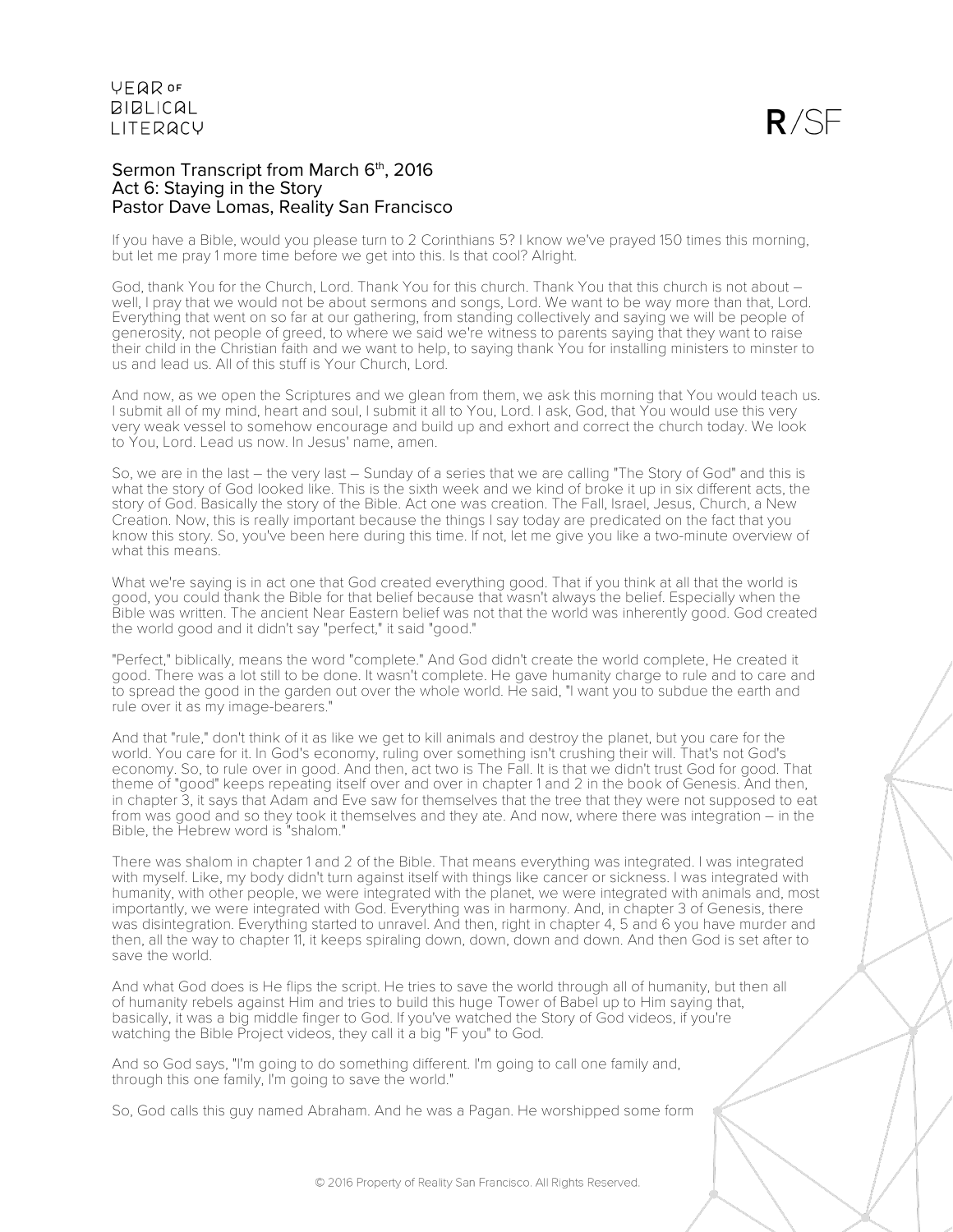

of the sky. We don't really know. He could've been a moon worshipper, a star worshiper or whatever. But, God called him and God said, "I'm going to vow myself to you. I'm going to promise myself to you. I'm going to covenant myself with you and I'm going to save the world through you."

And Abraham says, "Okay. Let's do this."

And God promised Abraham a few things. He said, "I'll be with you. I'm going to bless you. I'm going to give you land and I'll make you a nation. And then, when I do these things, I'm going to save the world through that."

So, basically, the whole rest of the Old Testament is God doing the promise – trying to do the promise with Abraham's family. He tries to make Him a nation and they do. In Genesis, God makes them a nation. But in Exodus, this nation's in captivity in Egypt and God hasn't given them land yet. So, the Exodus story is God taking them out of Egypt and bringing them into the land. And so, finally, God gives them a land and He also gives them His presence because God's tabernacling among them and the whole story is a repeat of God saying, "I've made you a nation, I've given you land and I'm living among you. Now, be a people of blessing."

And they don't. They're unfaithful. There's some righteous, but mostly they're unfaithful over and over and over again. That's the story of the Old Testament Israel. But then, Jesus. Jesus steps into the vocation of Israel. He steps into the Jordan River, we talked about a few weeks ago. He steps into Israel's vocation. And then what Jesus does is He actually goes after the serpent in chapter 3 of Genesis. He goes after the devil. He goes after the thing that set this whole thing in haywire. And, through the whole process of Israel, Moses even – you've read this in Deuteronomy – Moses said, "There's something wrong with our hearts."

You want to obey God, but your hearts are messed up. You need to circumcise your heart. Later on, that would be developed by the prophets to be like, "You need a new heart. You need a new covenant with God. That means that God gives you a new heart. Your heart of stone needs to be turned to a heart of flesh"

So Jesus comes, He gives us a new heart under the new covenant and He destroys the works of the devil. Yay. That's awesome. And then He empowers the Church. We learned this last week. And He says, "Now, take this story on and be the Church in the world. Spread the good news that Jesus has come and Jesus has given us new hearts and He's called us back to our vocation as image-bearers of God to being true humans under the righteous rule of God."

So, the Church is like this little outbreak of the Kingdom of God. So, wherever the Church is, there should be almost like a reverse of the curse that everything has gone on. So, there should be peace, there should be righteousness and holiness and love and justice. There should be all these things happening in the Church and the Church is supposed to take this and spread it out all over the world.

And then it ends with New Creation. So, we did a series on this last fall. So, I won't repeat most of this. But, the Bible, at the end of the story, has this great symmetry. It has progression. It starts with a garden and it ends with a garden city. It starts with a tree of life but then it ends with like two trees of life or many trees of life. At least two. It starts with God's presence walking with Adam and Eve in the cool of the day and it ends with God living, tabernacling, with men and women. Humanity is called to rule in Genesis 1 but at the end it says that humanity is reigning or ruling forever and ever.

There's a marriage at the very beginning of the Bible of Adam and Eve and there's a marriage of Christ and the Church and heaven and earth at the end of the Bible. There's like beautiful symmetry and beautiful progression. So, that is the story of God. Okay. So, you heard that story. That's what you've heard over the last six weeks. The question that I want to ask today in this story is how do we stay in the story? How do we live in this story? How do we live according to this story? And, to explain what I mean by this, let me share with you an illustration.

Imagine we just recovered a lost Shakespeare play. Okay? Let's just say – I don't know how. We just did. We were digging around Golden Gate Park. It somehow got over here and we found it and it's authentic. It's one of Shakespeare's five-act plays. And when we uncovered this, we had act one, two, three, and five. We didn't have act four. And we looked for it. We scoured the world. We went on a treasure hunt and no one could find it. But, we only had four of the five acts. And, as we're reading this play, we know how the story starts,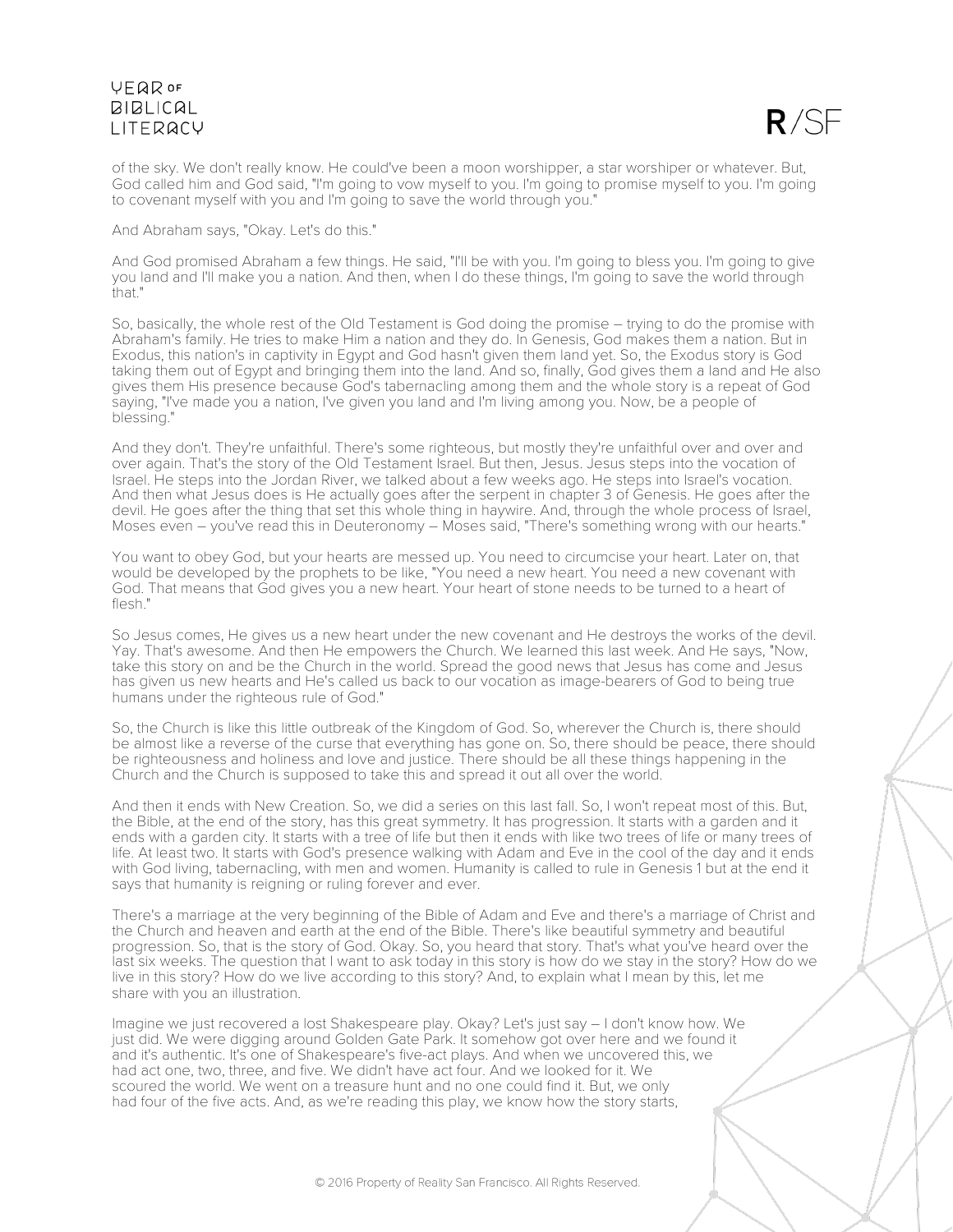

we know how the story builds, we know how the story climaxes and how it resolves, but we don't have that very important act four to show us the consequences of how act three plays out.

We don't see how the tension of act three gets played out in act four and gets heightened by the hopes and the fears caused by what happened in act three. And let's say that we have all this stuff but, because we don't have act four, but we still wanted to stage this play. We wanted to do it here in San Francisco. We're like, "We found it. It's ours. We want to stage this play. But, we only have four of the five acts."

Now, a couple things we could do at this moment. We could write act four. We could go, "We'll just write the fourth act ourselves."

But, that might feel a little inappropriate since Shakespeare himself didn't write it. It would commit Shakespeare to things that he never said or wrote. So, I don't know if that would be really – we'd have all the Shakespeare scholars getting angry at us. We don't want that. Probably a better thing to do would be this: it might be better if we gave this play and the key parts of this play to highly trained, sensitive and experiences Shakespearean actors who would immerse themselves in the first three acts and the fifth act, immerse themselves in the language and the culture of Shakespeare and the time of the play and then they would be tasked to work out the fourth act for themselves.

Because they knew how it started, it built, it climaxed and then how it ended, they were tasked to improvise the fourth act themselves. And let's consider, let's just imagine for a moment that we did this. We actually did this thing. What would happen? What if we did this? What would happen is the first three acts of the play and the final act would undoubtedly be the authority for how the actors were supposed to live into the play. The couldn't change the story. We would all know the story because we would have read it. Everyone would know the story so they couldn't betray the storyline and they couldn't betray the characters in the story. They had to live into the story.

And what we'd also see is that the story would lend accountability and transparency to how the actors would act. And anyone could object at any moment to an improvisation that was out of character if they were behaving inconsistently with the story arch of the play because they knew how the play ends. We could all say, "You can't do that because that's not the story that we inherited, that's not the story that we found and that's not where this story is going."

And what would be required of these actors is to enter into the story as it stood and then try to move on to its written conclusion. What would be required of these actors would be imagination, innovation and consistency.

Okay, so, I think you know where I'm going with this story. I hope you do. This is what we have with the story of God. We know how the story starts, we know how the story builds with Israel to learn who God is and what God is trying to do in the world through them. We know how the story climaxes in Christ being the suffering servant who takes away the sin of the world and goes out to destroy the works of Satan. We know the first bit about the Church that is called and empowered by the Holy Spirit to be the people of God for the world. We have that first bit. And then we know how it ends. We know the Revelation. We know how the story ends. It ends almost like a renewed story of the beginning.

What we're missing in the story of the Bible is this very large bit from the early Church to New Creation. We're missing this very large bit right now. We know how the Church started, but what we're missing out on are all the consequences of how the Church, empowered by the crucified and risen Jesus, how this story plays out. In the Biblical story, the reason why we're missing it is because that part of the story is us. We are – to use the five act model – the fourth act of God's great story and the Church has been this for centuries. And what we are tasked to do if you are a part of the Church and, after last week, you came up for prayer or on the carpets or something and asked, "How do I live into the story? How do I have more from God?"

This is what we're tasked to do: we are tasked to continue to live in this story well. What you and I are tasked to do as followers of Jesus is that we are tasked to live into the story, to take up our part in the story, to move it along from where we inherited it and do the best we can to move it towards its resolution and we have to stay in the story. This is our story. We can't change it so it looks like nothing that we have in the original. What we can't do is this: we can't take the story of Scripture and change it so much that it doesn't even look like this anymore.

We can't have a version of Christianity or a version of the Church that looks nothing like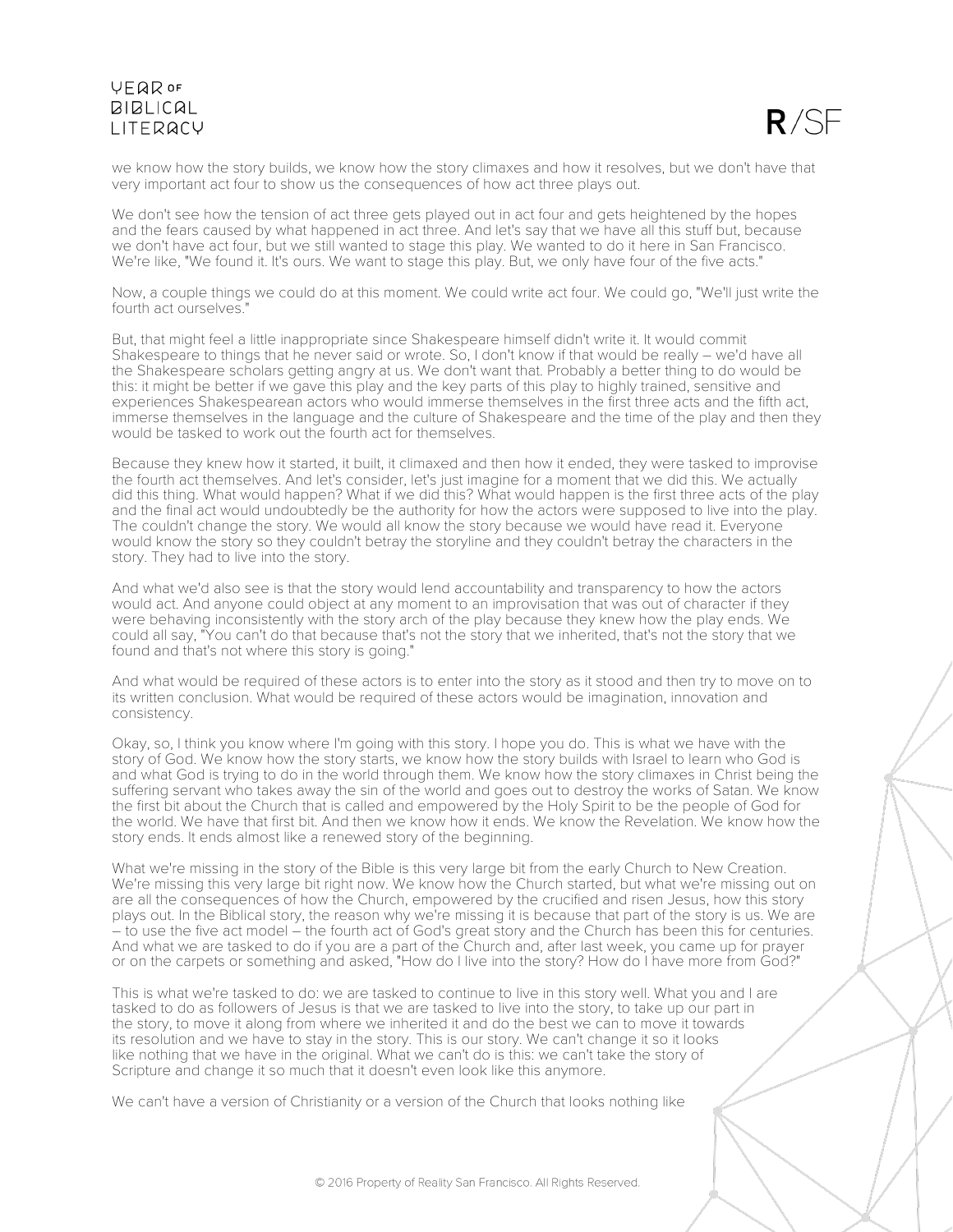

the Bible. What we have to do is live into this story and carry it on and go, "We know how it ends and we know what God's going to do when He brings the restoration of all things. We know what that looks like. Let's move it towards that."

That is our task. That is what the Holy Spirit desires to do. This is the irony of Jesus at the end of the story of Matthew where, after the resurrection, He gathers the group of disciples together and He says, "All authority on heaven and earth have been given to me. I just crushed the serpent's head, I just rose from the dead, I have justified the sinner, I've made humanity right before God to live into their vocation, to live into what God's called them to be, what God's called us to do. I've done it all. I have all authority because I've done it and now you go."

That's an ironic statement. I have all the power. Go. Now, He wasn't saying I have all the power to tell you what to do. I mean, that's kind of implied there. But what He's saying is this: "I have all the power and you are going to be agents of this power. I have all the authority and you're going to be agents of this authority. Go and tell the world."

And this is ours to take up. We have to stay in this story. We have to stay in this story. I know every one of you, most of you, probably not all of you, but I would – no, all of you. All of you want to live your very own cool, adventurous, world-changing story. That's what you all want. I want to live my story. If you are a follower of Jesus, this is your story. This. This is the one you inherited, this is the one that you're to live into, this is your story. And you have to stay in this story. And I would argue that what we are all really looking for, even though most of us in here are looking for our own very cool, adventurous, world-changing story, I would argue that most all of us, what we're looking for, why we're looking to be a part of some worldchanging story is that what we are really looking for is the bigger, truer story that which we can give ourselves over to. That's what we all really really really want. Even if you don't want to admit it. You're like, "No. I still want to live my story."

No. We want the true, bigger story that we can lose ourselves into. I think I've shared this with you before. Fleet Foxes has this song called "Helplessness Blues" and in this song they say:

"I was raised up believing I was somehow unique Like a snowflake distinct among snowflakes, unique in each way you can see."

That's basically how all you were raised. Your mom and your dad like, "You are unique. There is no one like you."

"And now after some thinking, I'd say I'd rather be A functioning cog in some great machinery serving something beyond me..."

I've done the "me" thing and it's so empty. I've tried to live my big, awesome, adventurous story and it ends up with me, alone, on social media and it's just not – it just doesn't ever go over well. I can't keep giving myself that high over and over. I would rather just serve something beyond me, and that something is the story of God. It's God and His story. And I know that this can be disorienting. Sometimes, when we first here this, this is so disorienting for us. When we're like, "I just want to be a part of  $-1$  just want to live my story."

And we're like, no. Your story doesn't end well. But, when you're part of God's story and what God is doing in the world, that does. And hearing that can be disorienting. I just recently watching that movie called "Room" that Brie Larson won the Oscar for. Oh my gosh. I just can't stop thinking about this movie. I just recently watched. But, I don't recommend this movie because it's not for the faint of heart. But, she did win an Oscar for it and it is a great movie.

I obviously won't give the movie away because that would be horrible. But, the premise of the movie – it's on the trailer, you probably know this. Common knowledge. It takes place in a room where a teenager has been kidnapped and lives there for seven years and, in the process, she has a son. And the son just knows the room. And when he turns five years old – and he only knows this room that's like maybe eight feet by eight feet or something like that. Ten feet by ten feet. It's a shed. And this is all he knows his whole life. And his mom has a great imagination to teach him all this stuff.

But, she doesn't tell him about the world. She says, "Outside..." – the have a little skylight – "...there is space. That's it. Just us and space."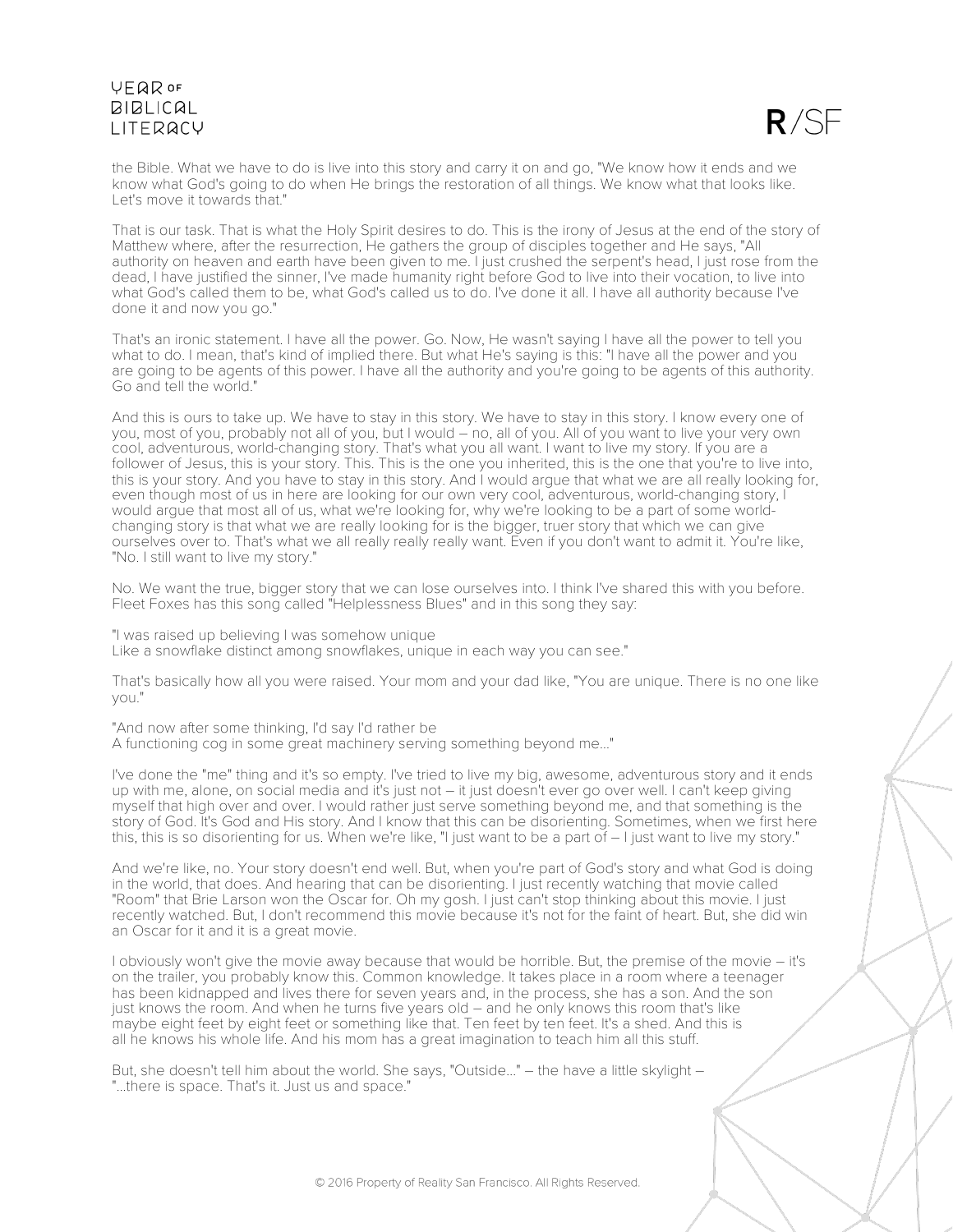

And that's what he believes until he turns five and his mom tells him about the world.

"Outside these walls are this and this is this and this is the world."

And he has a panic attack and he starts screaming in his mom's face and he says, "I hate this story. I want a new story. I hate this story. I want a new story."

And she says, "You can't have another story. This is the true story."

That very traumatic moment is, I think, what happens sometimes when we hear the true story of God. Like, "That can't be the true story. I don't like this story. I have this story."

You're reading through the Bible. "I hate this story. I hate this story as my story. I hate this story. I want a new story."

And God would say to us, "You can't have another story. This is the true story."

This is the true story. This is the true story of humanity. This is the true story of what's gone wrong with the world. This is the true story of you thinking that you can save the world yourself or you can save yourself yourself and you cannot. And people have been trying to do it forever and ever and ever and ever and it does not work. This is the true story. But, I can choose to accept this story as a true story because it is and I can stay in this story no matter how hard it is to stay in the story of the Bible, or I can say, "You know what? I don't want this story. I want to be detached from the real story. I want to live my little consumeristic story. That's a way funner story. I want to live my little pleasure story. That's funner. I want to live my little entertainment story. I want to live my little adventure story. I want to live my little 'I have a plan for my own life' story."

You could do that and you can be disengaged from the real world, you can be disengaged through things like sex and drugs and whatever else you do for pleasure to totally disconnect from the real world. You can do that and you can do that as a follower of Jesus. You can say, "I follow Christ," but be disconnected to the story of God and be disconnected to what God is doing. You could do that, but it will ruin you.

And it keeps spinning, cycling down and down. This is the story of humanity. But, there's another way and the other way is staying in this story. And when you stay in the story of God, the one that we've been talking about for five and a half or six weeks, this is where all the tension will be. It is not easy to live into the story of God. It is not easy at all. There will be all this discomfort between living according to the Christian faith, according to the story of God, and not changing the story. There will be all this tension and all this discomfort between living into the story of God and living in the current cultural moment that we find ourselves in. It will be harder and harder – and it is hard – to live as a follower of Jesus into the true story of God and to live in San Francisco in 2016.

It's really really hard to do. And if you've found it to be hard, then it's working. If you think it's easy, then you're probably not doing it right. See, all we have to do to release the tension and release the discomfort and make it all go away and life to ease up is we just change the story. That's all you have to do. Like, I don't like the way that my faith and the story of God grates against my modern sensibilities. I don't like that.

Well then, change the story and you'll be fine. And you can tweak your story and your view on sexuality to be more embracing of today's mood and then it'll release. Like, "Oh, that tension's gone now. I feel good now."

We can tweak our view on Jesus and become more universalist and that will go away. And when we do that, most of the tension from culture goes away and we can walk into almost any place in our city and be accepted. But, the weird thing about the Church is the Church has always been this peculiar people. Peculiar. Like, you're just kind of weird. Not in a Jesusy Jesus Culture way. Like a "I wear a Jesus Tshirt and have Jesus shoes, they're like holy sandals or something, and I listen to Christian rock." It's not that cultural American sort of Christianity thing. But, it's peculiar in the sense that you hold what the world loves and wants and what the world doesn't want in tension. Like, you hold a high value for justice in our city, but so does our city. But, you also have a high value for holiness and sexual purity and they're like, "Why would you do that?"

They'll think you're weird because you'll serve alongside them downtown in the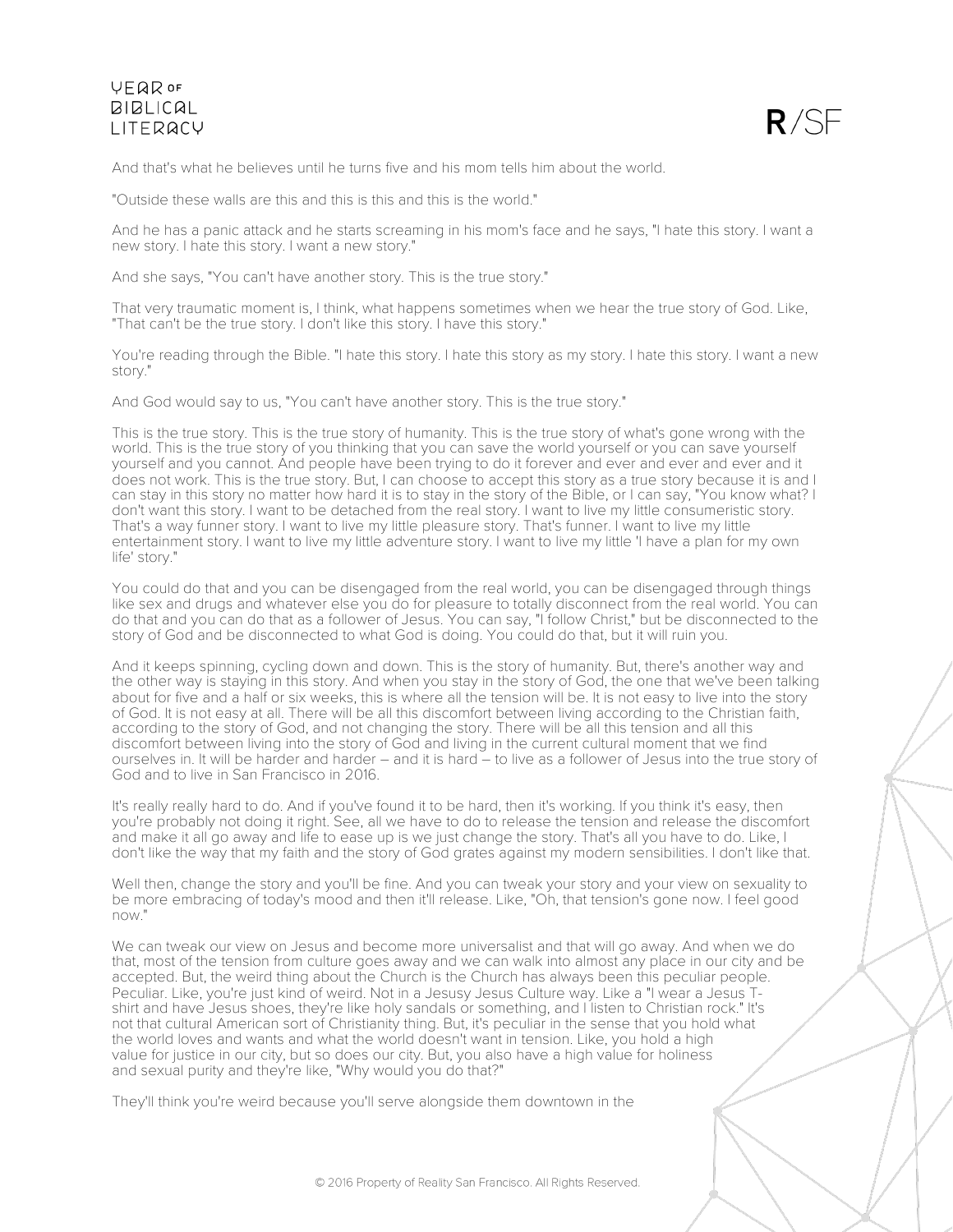$R/SF$ 

Tenderloin or wherever and some of you guys will actually go and protest and picket for justice, but then you'll be oriented where you don't get drunk. They're like, "Wait, why? I don't understand you."

You'll be peculiar and there'll always be this tension and the tension can go away. All you have to do is change the story. But, my argument is you can't change the story. We have to stay in the story. This is the story that we've inherited. This is the story of God that we are called to live into no matter how hard it gets, no matter how hard it is to stay in the story and live in San Francisco. As a mom, as a freelancer, as a single person, a missionary, as someone who lives in the crazy service industry of being in a restaurant. Whatever you do or whoever you are, it is very hard to live into the story and live in this city, but we must.

We must stay in the story of forgiveness. That's hard to do. That's our story. Like, the founder of our faith, Jesus Christ, was wronged and gave His life and, when He was giving His life, He said, "Father, forgive them for they don't know what they're doing."

Like, we have to stay in the story of forgiveness even of those who have wronged us and even if those who have wronged us and we think they know what they were doing, we have to forgive them. We have to stay in that story no matter how hard it is. We have to stay in the story of witness to those who need to be reconciled to God through Christ. We have to stay in the story of being a light and witness and salt in this city. We have to tell people about Jesus. We have to stay in the story where we're proclaiming Christ. Like, "Yes, I'm a Christian. And Christ is calling. He's reconciling heaven and earth. He's reconciling San Francisco and I'm a part of that."

Like, we have to witness to that. We have to stay in the story of faith and obedience. We have to be people that are marked by faith. Like, "I trust in God and I do what God says to do whether I read it in black and white in an ancient book or I discern it through prayer. Like, I'm going to be faithful to follow Jesus."

We have to stay in the story of holiness. This one's hard. Like, we inherited a story where God is trying to set apart a people to reconcile the world and, over and over again, these people don't live like that. They live like the world lives. They live like the Canaanites live or they live like the Egyptians live or they live like the Babylonians live and God is saying, "Come out. Come out."

That's the whole point of the book of Revelation. Come out of her. Come out of that whoring world. Come out. Be different. Be separate. We have to live into the story and stay into the story of holiness. We have to stay into the story of service. That Jesus said, "The greatest among you shall be the servant."

So, if you think that climbing the ladder of success means more people serve you in this town, don't. Just like, no. If I'm promoted, I'm going down in service. I am continuing going to go down the ladder in service, not up the ladder. I will serve and the greatest among us – we have to live into that story even though it's hard. We have to stay in the story of grace because, doing all of this stuff, we will keep failing. Over and over and over again we will keep failing because, guys, we're flesh. We're weak. And so, we have to confess the gap between where we know God has called us to live as the people of God for the world and how we're living. We have to confess that gap.

We have to stay in the story of love. And not love as in a goofy, weird emotion, but love as an action, love as truth. And we have to stay in that story. I mean, I can go on. I'm going to stop. Like, we could – I keep going.

We have to stay in the story of all of these things. This is our story. You know, I just read over the neighborhood ministers, "And give yourself to the public reading of Scripture."

I love that Paul said that. And, sometimes, I feel like I don't do that enough. So, I'm just going to publicly read this Scripture. I'm not going to exposit it, I'm just going to read it to you as people that are living into this story. It's out of 2 Corinthians. I told you to turn there. It's in 2 Corinthians 5:14. Let me read this to you as we close.

It says in 2 Corinthians 5:14, "For Christ's love compels us, because we convinced that one died for all, and therefore all died. And he died for all, that those who live should no longer live for themselves but for him who died for them and was raised again.

"So from now on we regard no one from a worldly point of view. Though we once regarded Christ in this way, we do so no longer. Therefore, if anyone is in Christ, the